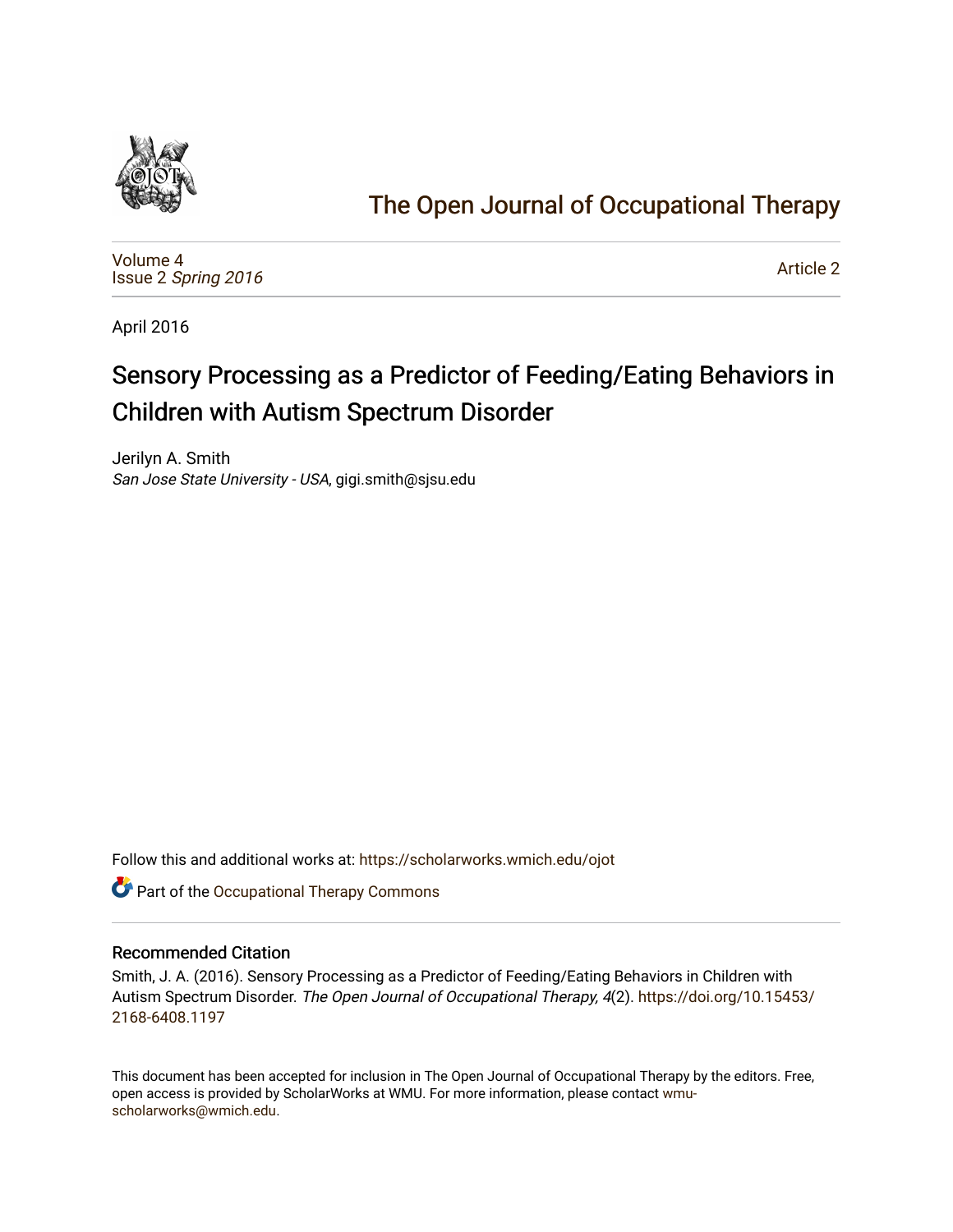# Sensory Processing as a Predictor of Feeding/Eating Behaviors in Children with Autism Spectrum Disorder

# **Abstract**

Background: Children with Autism Spectrum Disorder (ASD) frequently have feeding and eating difficulties as well as unusual responses to sensory stimuli. This can lead to significantly compromised occupational performance.

Method: A secondary data analysis study design was used to investigate sensory processing characteristics as predictors of feeding and eating disturbances. Study subjects were children aged 2 to 14 years (N = 171) with ASD. The Short Sensory Profile (SSP) was used to determine the child's sensory processing abilities. Correlational and multiple regression methods were employed to analyze the relationship between sensory processing and feeding and eating behaviors.

Results: Results suggest that six out of eight of the sensory domains from the SSP were predictive of eating behaviors.

Discussion: This study provides evidence to inform practice regarding the association of sensory processing and eating behaviors and supports the need for assessing sensory processing in children with ASD.

# Keywords

ASD, Feeding and Eating, Short Sensory Profile, Sensory Domains, Occupational Performance

# Cover Page Footnote

I am very grateful to Dr. Winifred Schultz-Krohn for her ongoing support, expertise, and assistance in reviewing this article, and to my dissertation chair, Dr. Angela Hegamin, for her invaluable guidance throughout the research process. I would also like to acknowledge Dr. Rebecca Landa, Director of the Center for Autism and Related Disorders, who allowed me to collect data at the Kennedy Krieger Institute, and Dr. Deepa Menon, Assistant Medical Director of CARD, who was directly involved with the study as a member of the medical staff at the Kennedy Krieger Institute.

Credentials Display Jerilyn (Gigi) Smith, PhD, OTR/L

Copyright transfer agreements are not obtained by The Open Journal of Occupational Therapy (OJOT). Reprint permission for this Applied Research should be obtained from the corresponding author(s). Click [here](https://scholarworks.wmich.edu/ojot/policies.html#rights) to view our open access statement regarding user rights and distribution of this Applied Research.

DOI: 10.15453/2168-6408.1197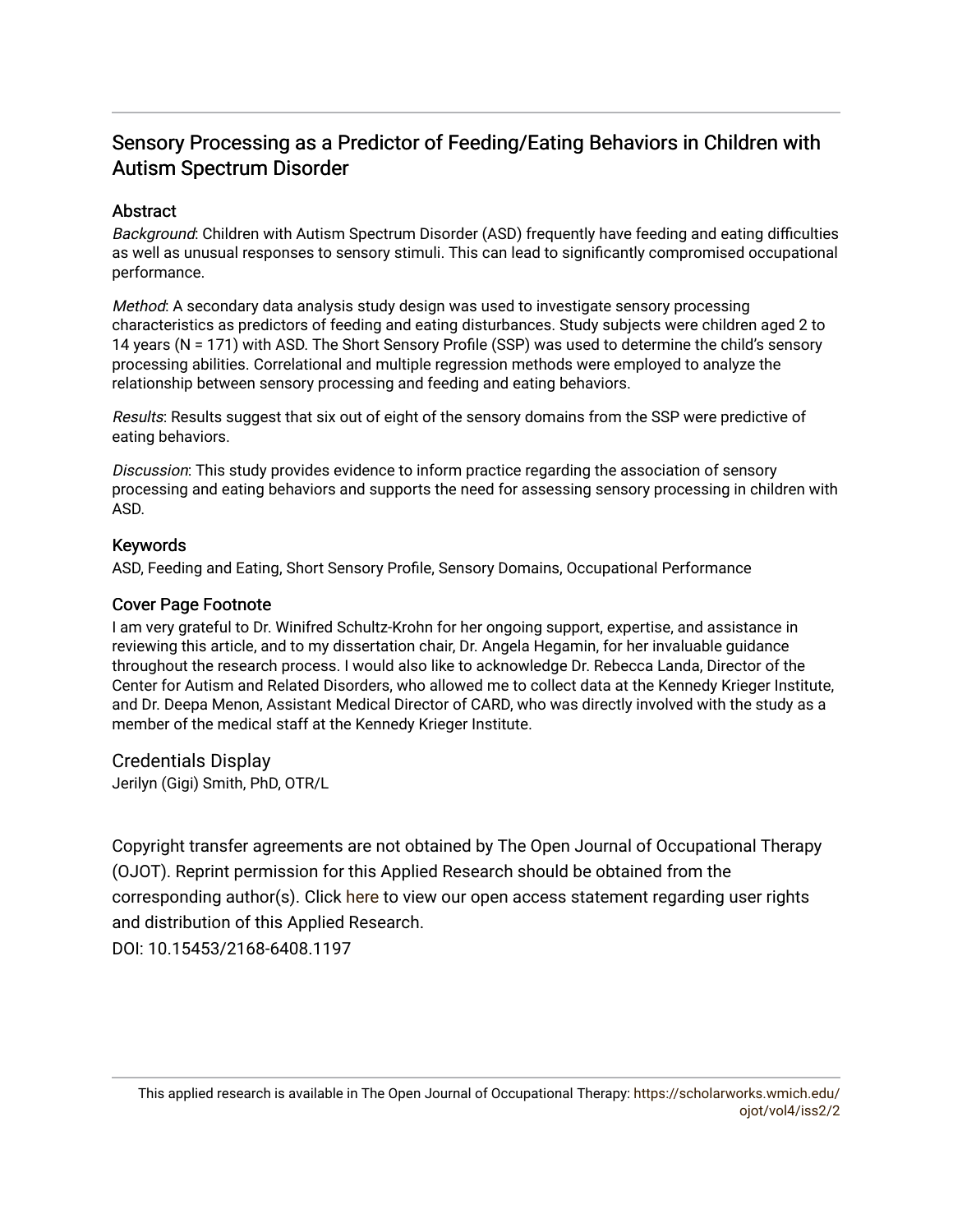#### **Background and Literature Review**

Autism Spectrum Disorder (ASD) is a complex disorder with different levels of severity of symptoms. ASD is characterized by impairments in social interaction and communication, as well as by restricted, repetitive, and stereotyped patterns of behavior, interests, and activities (American Psychiatric Association [APA], 2013). On average, children identified with ASD are not diagnosed until after the age of 4, although some children are diagnosed as early as the age of 2 (Centers for Disease Control and Prevention [CDC], 2014). Recent research, however, suggests that many children with ASD can be identified much earlier than this (Cangialose & Allen, 2014; Jeans, Santos, Laxman, McBride, & Dyer, 2013; Soares & Patel, 2012). Early detection makes it possible for children with ASD to begin intervention programs as soon as possible, which may result in better outcomes. The CDC (2014) estimates that one in every 68 children has been identified with ASD.

In addition to the impairments described above, children with ASD have impaired occupational performance in several areas, including activities of daily living skills and instrumental activities of daily living (Kao, Kramer, Liljenquist, Tian, & Coster, 2012; Koenig & Rudney, 2010). These children also frequently exhibit behaviors associated with sensory processing difficulties, which can manifest themselves in a variety of ways. Sensory processing refers to the way that sensory information (auditory, visual, vestibular, or proprioceptive stimuli) is received and interpreted in the cerebral cortex and brainstem for the purpose Published by ScholarWorks at WMU, 2016

of enabling adaptive responses to the environment and allowing for engagement in meaningful activities and occupations (Johnson-Ecker & Parham, 2000). Sensory processing disorders can have a profoundly negative impact on the child's ability to engage fully in all aspects of daily living, including the occupation of feeding and eating. To provide the most effective interventions for children with feeding and eating difficulties, researchers need more information about the association between sensory processing and occupational performance.

# **Feeding Problems in Children with Autism Spectrum Disorder**

 Feeding problems are more prevalent in children with developmental disabilities than in neurotypical children (Provost, Crowe, Osbourn, McClain, & Skipper, 2010; Sharp et al., 2013). Children with ASD often display atypical and problematic behaviors around the activity of feeding and eating. Many of these children have idiosyncratic food preferences, restricted diets limited in variety, aversion to certain textures, and excessive mouthing of unusual or inedible objects (Hendy, Seiverling, Lukens, & Williams, 2013; Seiverling, Williams, & Sturmey, 2010). Additionally, children with ASD exhibit at least two of the following behaviors that can significantly interfere with mealtime eating behaviors: extreme attachment to routines and patterns and resistance to changes in routines, repetitive speech or movements, intense and restrictive interests and difficulty integrating sensory information, or strong seeking or avoiding behavior of sensory stimuli (APA, 2013).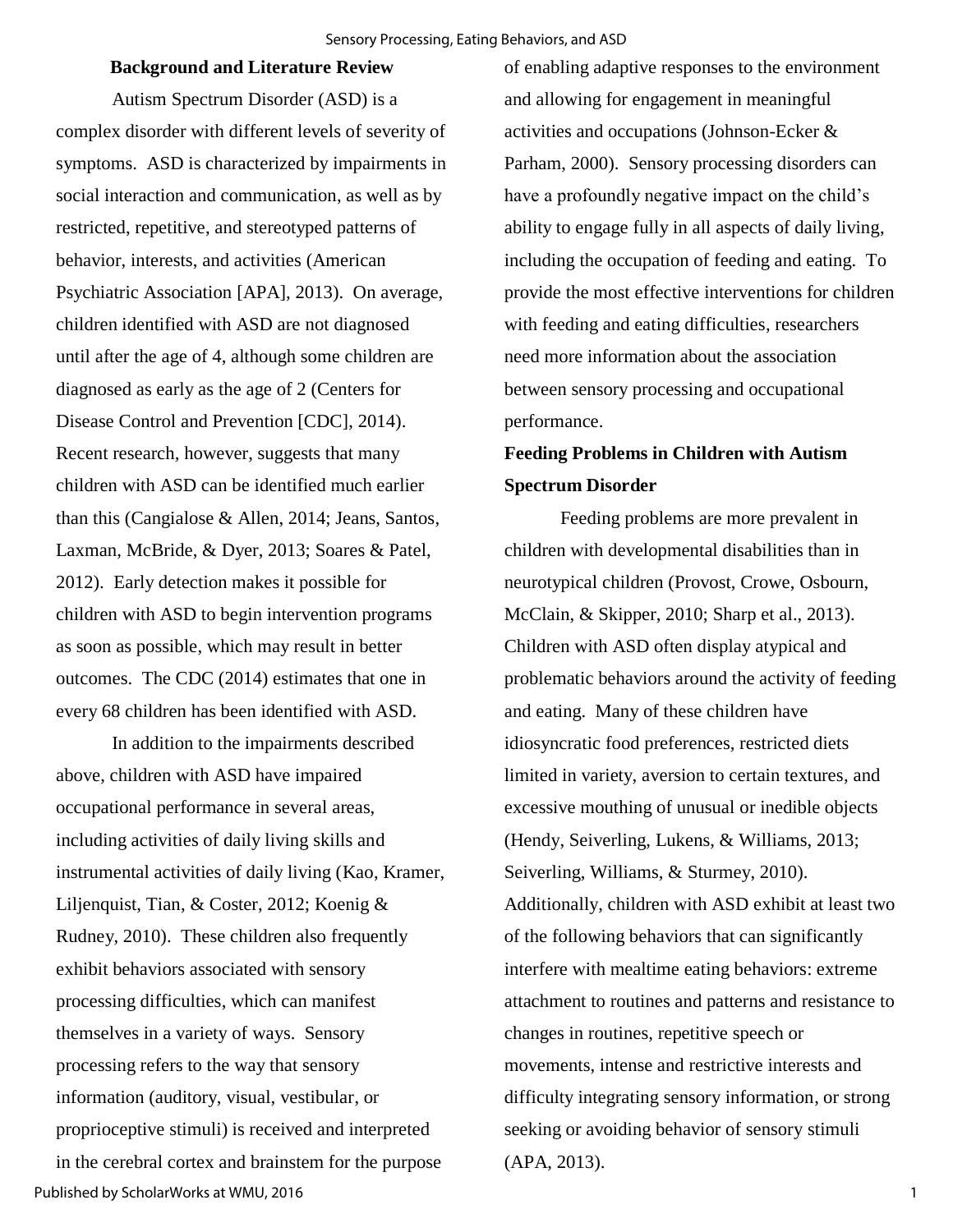Parents, clinicians, and caregivers of children with ASD frequently report feeding difficulties and unusual eating patterns, the majority of which are anecdotal accounts.

Children with ASD are almost twice as likely to experience feeding and eating difficulties (compared to neurotypical children), and children with ASD who exhibit these problems experience an average of three times as many problems simultaneously (Martins, Young, & Robson, 2008). Children with ASD exhibit more general eating problems than children without ASD, including refusing foods, the need for specific presentations of foods, specific utensils, limited textures, and eating a narrow variety of foods (Cermak, Curtin, & Bandini, 2010; Kuschner, Bennetto, & Silverman, 2005; Schreck & Williams, 2006).

# **Sensory Processing and Eating Behaviors in Children with ASD**

 Sensory processing difficulties and unusual responses to sensory stimuli may affect auditory, visual, tactile, movement, and oral sensory processing in children with ASD (O'Donnell, Deitz, Kartin, Nalty, & Dawson, 2012; van der Linde, Franzsen, Barnard-Ashton, 2013). Difficulties processing and responding to sensory stimuli constantly challenges a child with sensory processing deficits and leads to impairments with monitoring and regulating the degree, intensity, and nature of sensory input in order to generate an appropriate response to incoming sensory information (Dunn, 1999).

 Despite widespread agreement in the literature that children with ASD have sensory https://scholarworks.wmich.edu/ojot/vol4/iss2/2 DOI: 10.15453/2168-6408.1197

processing disorders of some kind, and that unusual and maladaptive eating habits are common in this population, there is limited evidence regarding the specific association between sensory processing disturbances and maladaptive feeding and eating behaviors. A pilot study by Paterson and Peck (2011) provides preliminary data linking sensory processing difficulties and eating behaviors. Nadon, Ehrmann Feldman, Dunn, and Gisel (2011) found that children with tactile sensitivities and visual or auditory sensitivities presented with increased eating problems compared to children with typical sensory processing performance. Suarez, Nelson, and Curtis (2012) found that children who were more selective in the number of foods that they would eat had higher sensory over-responsivity, especially in the area of tactile sensitivity.

Although there is much information in the literature regarding the prevalence of sensory processing difficulties in children with ASD, more studies linking sensory processing to participation in meaningful occupations are needed. The nature of sensory processing difficulties in autism and the relationship to functional behavior and specific occupational performance tasks are poorly understood. While some support for the link between sensory processing and eating behaviors can be found in the current literature, gaps in the existing evidence make it difficult to know whether specific patterns of sensory processing difficulties exert an influence on feeding and eating for children with ASD. Understanding the association between distinct sensory subtypes and atypical or maladaptive mealtime behaviors of children with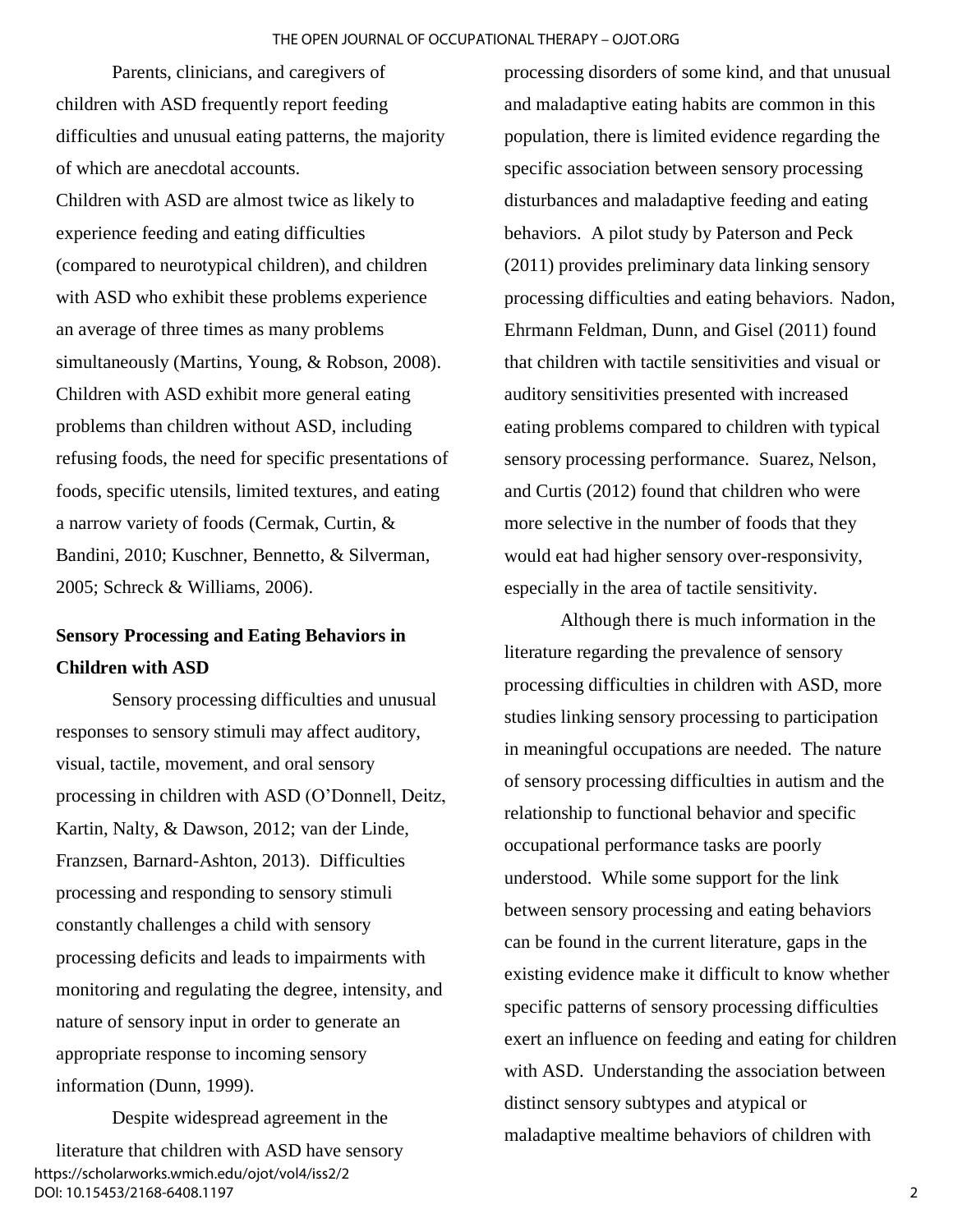ASD provides clinicians with guidelines for the early identification of those children who may benefit from early sensory-based intervention.

The current study investigated sensory processing domains as predictors of feeding and eating behaviors in children with ASD. It sought to discover if there are specific areas (domains) of sensory processing that are more predictive of feeding and eating behaviors. Results provide evidence to inform practice regarding the association between sensory processing and eating behaviors in children with ASD. The findings also supply evidence-based data regarding potential target areas of intervention related to the sensory processing differences in children with ASD who have feeding challenges. Research questions included:

- Can sensory processing domains from the Short Sensory Profile (SSP) predict feeding and eating behaviors in children with ASD?
- What child characteristics are associated with feeding and eating behaviors?

# **Method**

A cross-sectional secondary data analysis study design was used to quantitatively examine variables associated with the sensory processing of children with ASD and feeding and eating behaviors. The researcher obtained Institutional Review Board approval and no researcherparticipant interaction occurred. The researcher extracted data directly from forms in the participants files at the Kennedy Krieger Institute in Baltimore, MD.

# **Participants**

 The sample consisted of 171 children between the ages of 2 and 15 years ( $M = 5.58$ , SD = 2.85) who were clients at the Kennedy Krieger Institute and who were enrolled in the Autism Treatment Network (ATN) Registry (Autism Speaks, nd) between 2008 and 2010. Inclusion criteria included a current diagnosis of autism, Asperger's Syndrome, or pervasive developmental disorder/not otherwise specified (PDD/NOS). A physician at the Kennedy Krieger Institute confirmed the diagnosis using criteria from the DSM-IV-TR. Exclusion criteria included children who were blind or deaf and children who were involved in another research protocol. The ATN is a national network of hospitals and physicians dedicated to furthering the understanding of autism and improving treatments for children and adolescents with autism (Autism Speaks, nd). The ATN developed and implemented a standardized protocol for a multidisciplinary and comprehensive evaluation of children with ASD and maintains a database (Registry) that contains anonymous clinical data about participating children. The study sample represents a sub-sample of the total registry database.

The study included a total of 171 children. A convenience sampling method was used to obtain study subjects (participants were randomly selected if they met the inclusion criteria until the required number as indicated in the a-priori sample size calculation was reached). The majority of the participants were male (80.7%), 73.1% were identified as Caucasian/White, 20.5% as Black or African American, and 4.1% as Asian. Ages ranged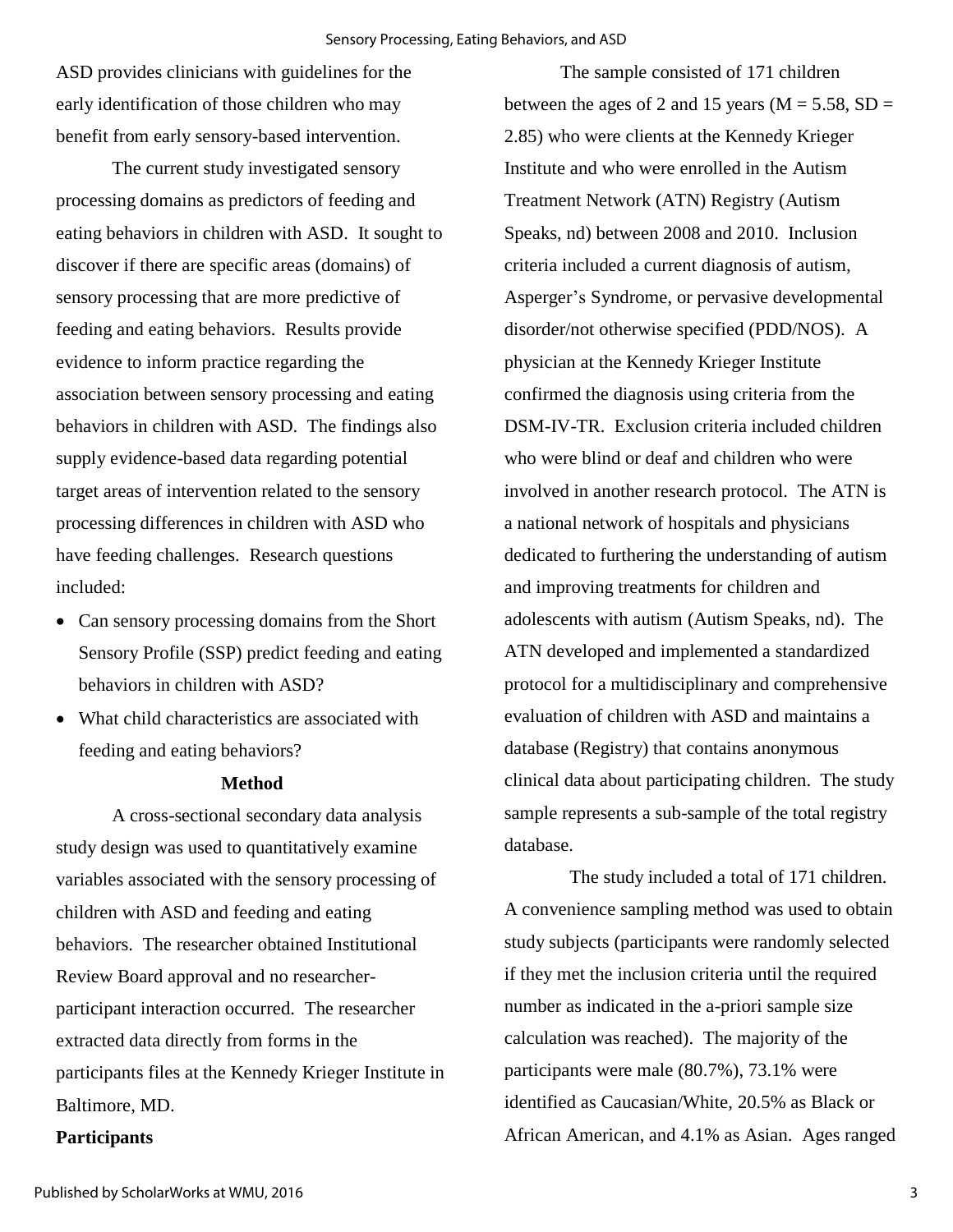from 2 to 14 years ( $M = 5.58$ ,  $SD = 2.85$ ). The most prevalent diagnoses (using the DSM-IV-TR) were pervasive developmental disorder/not otherwise specified (PDD-NOS) (48.5%) and autism-current/active state (45.6%). Other diagnoses included Asperger's Disorder (3.5%) and autism-residual (1.8%).

# **Instrumentation**

The variables in this study were measured by selected items taken from the ATN forms and from the SSP (Dunn, 1999). The ATN instruments were designed to collect quantitative data from both caregivers and physicians. Selected information from forms completed by the caregivers and by the physician was used in this study. The Diagnosis and Treatment Form-Parent Report (a Likert scale questionnaire) was used to obtain information about eating habits, sensory and behavioral issues, hitting, repetitive behaviors, sensory problems, and compulsive behaviors. Items from the Developmental and Medical History/Health Condition Form (completed by the caregiver) were used to measure newborn feeding status and history of gastro-intestinal problems. Items from the Diagnosis and Treatment Form-Clinician Report (completed by the physician) were used to measure nutritional status and feeding difficulties. Data collection forms used by the ATN provided demographic information (age, gender, and ethnicity) and child diagnosis.

The SSP (Dunn, 1999) is an abbreviated version of the Sensory Profile that consists of the items that demonstrate the highest discriminative power of atypical sensory processing. It is a 38and is completed by the child's caregiver. Seven domains (tactile sensitivity, taste/smell sensitivity, movement sensitivity, under-responsive/seeks sensation, auditory filtering, low energy/weak, and visual/auditory sensitivity) reflect how the child's nervous system responds to incoming sensory information. In addition, the Total Score (sum of the section scores) reflected the child's overall sensory processing ability. The SSP has been shown to be a valid tool for identifying sensory processing disorders in children with ASD (Dunn, 1999). Internal consistency of the sections in the scale range from .70 to .90. Internal validity correlations for the sections range from .25 to .76 and were all significant at  $p < .01$ . Many studies have used the SSP to examine the relationship between sensory processing disorders and behaviors of children with ASD (Baker, Lane, Angley, & Young, 2008; Gal, Dyck, & Passmore, 2010; Lane, Dennis, & Geraghty, 2010).

item questionnaire that uses a 5-point Likert scale

## **Data Analysis**

The data were analyzed using SPSS PASW Statistics 18 (IBM Corp). An alpha level of 0.05 was used for all statistical tests. Pearson's correlation coefficients were calculated for continuous variables. Ordinal dependent variables were treated as continuous variables. Simultaneous multiple linear regression was used to model the relationship between multiple independent predictor variables and the dependent outcome variable.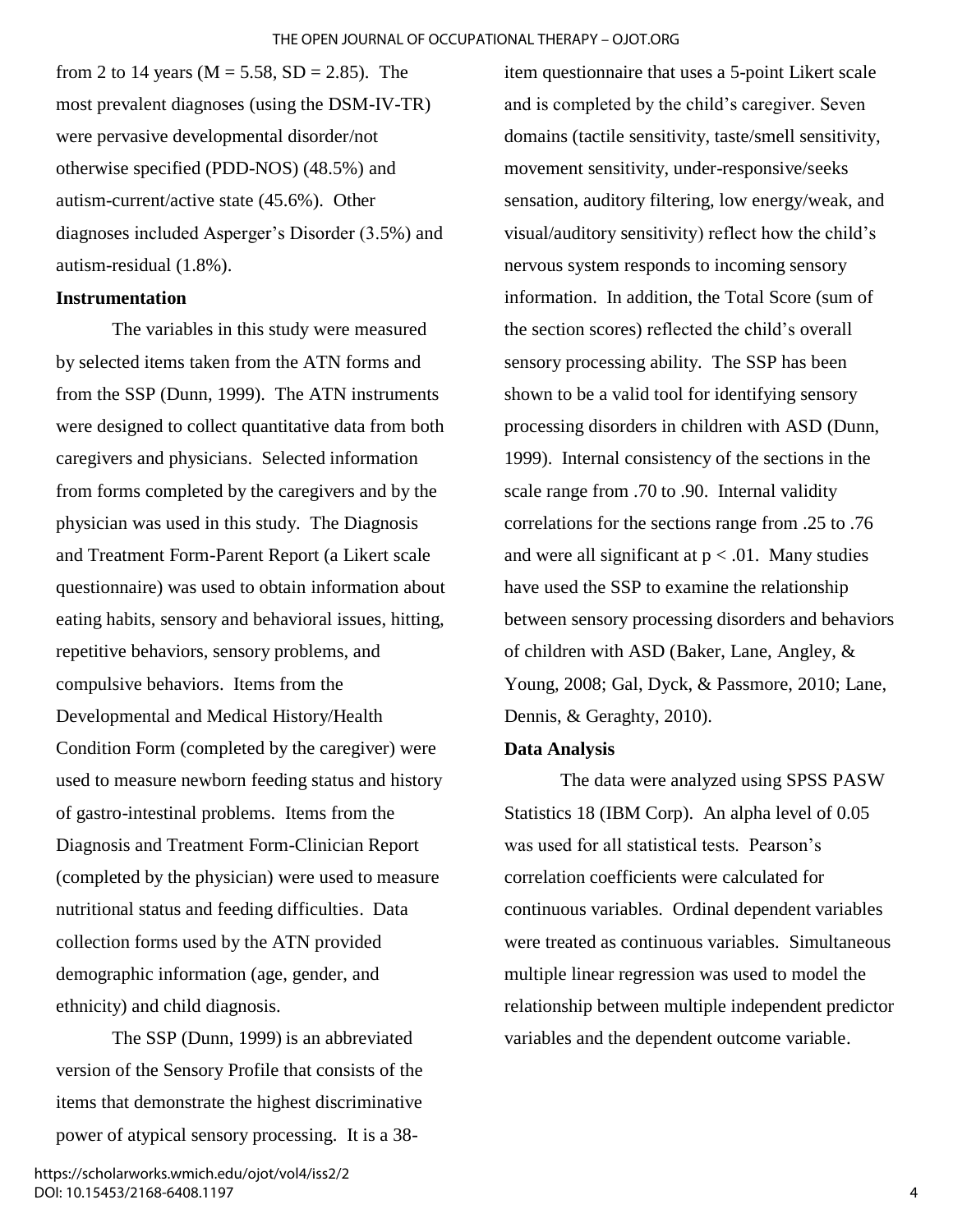# **Results**

# **Descriptive Analysis**

**Child characteristics.** Several child characteristics of interest were present in the study sample. These included feeding difficulties in the first month of life; the presence of behavioral issues, such as hitting, repetitive behaviors, or sensory problems; compulsive behaviors, such as completing routines in the same manner; and sensory issues, such as reacting to lights, sounds, or textures, in the month prior to the completion of the parent questionnaire (see Table 1).

## **Table 1**

*Child Characteristics of Study Sample* 

| Characteristic<br>Percentage    |       | n  |  |  |
|---------------------------------|-------|----|--|--|
| Feeding difficulty in the first |       |    |  |  |
| month of life                   | 31.6% | 54 |  |  |
| <b>Behavioral Issues</b>        | 30%   | 52 |  |  |
| Compulsive Behaviors            |       |    |  |  |
| Mild problem                    | 36.8% | 52 |  |  |
| Moderate problem                | 19.3% | 33 |  |  |
| Severe problem                  | 36.8% | 11 |  |  |
| <b>Sensory Issues</b>           |       |    |  |  |
| Mild problem                    | 38%   | 65 |  |  |
| Moderate problem                | 29.2% | 50 |  |  |
| Severe problem                  | 11.7% | 20 |  |  |

**Feeding and eating behaviors.** The sample population in this study had problematic feeding and eating behaviors in all areas except for Pica. Moderate to severe problems with eating habits (eating few foods or certain types of foods) were present in 41.5% of the sample; 38.6% always or frequently (100% -75% of the time) avoided certain tastes or food smells that are typically a part of a child's diet; 39.2% always or frequently limited themselves to a particular food texture or temperature; 47.3% always or frequently were

picky eaters; and, 33.9% would only eat certain tastes.

**Sensory processing performance.** The majority (76%) of the subjects presented with sensory processing dysfunction when compared to the normative data provided for the SSP. Notably, probable or definite differences in sensory processing appeared in 66% of the subjects in the domain of tactile sensitivity, 73% in the domain of under-responsive/seeks sensation, and 74% in the domain of auditory filtering. Additionally, 81% of the study subjects scored in the probable or definite difference range for the total sensory processing score. Table 2 shows the number of study participants with typical, probable, and definite differences on the SSP.

#### **Table 2**

| Probable and Definite Difference on the SSP |                                   |          |          |              |  |
|---------------------------------------------|-----------------------------------|----------|----------|--------------|--|
| SSP                                         | Typical                           | Probable | Definite | <b>TOTAL</b> |  |
| Section                                     | Performance Difference Difference |          |          | $(N=)$       |  |
| Domain                                      | $(n=)$                            | $(n=)$   | $(n=)$   |              |  |
| <b>SSPM</b> vmt                             | 125                               | 13       | 29       | 167          |  |
| SSPTaste/                                   | 79                                | 23       | 67       | 169          |  |
| Smell                                       |                                   |          |          |              |  |
| <b>SSPTactile</b>                           | 58                                | 41       | 70       | 169          |  |
| <b>SSPU</b> nder                            | 47                                | 25       | 99       | 171          |  |
| SSPAudFil                                   | 42                                | 32       | 95       | 169          |  |
| <b>SSPLowEner</b>                           | 89                                | 18       | 64       | 171          |  |
| <b>SSPVisAud</b>                            | 89                                | 32       | 47       | 168          |  |
| <b>SSPT</b> otal                            | 30                                | 30       | 111      | 171          |  |

# *Number of Study Participants with Typical,*

#### **Bivariate Analysis**

Pearson product-moment correlation coefficients were computed to assess the linear relationship between the variables in this study.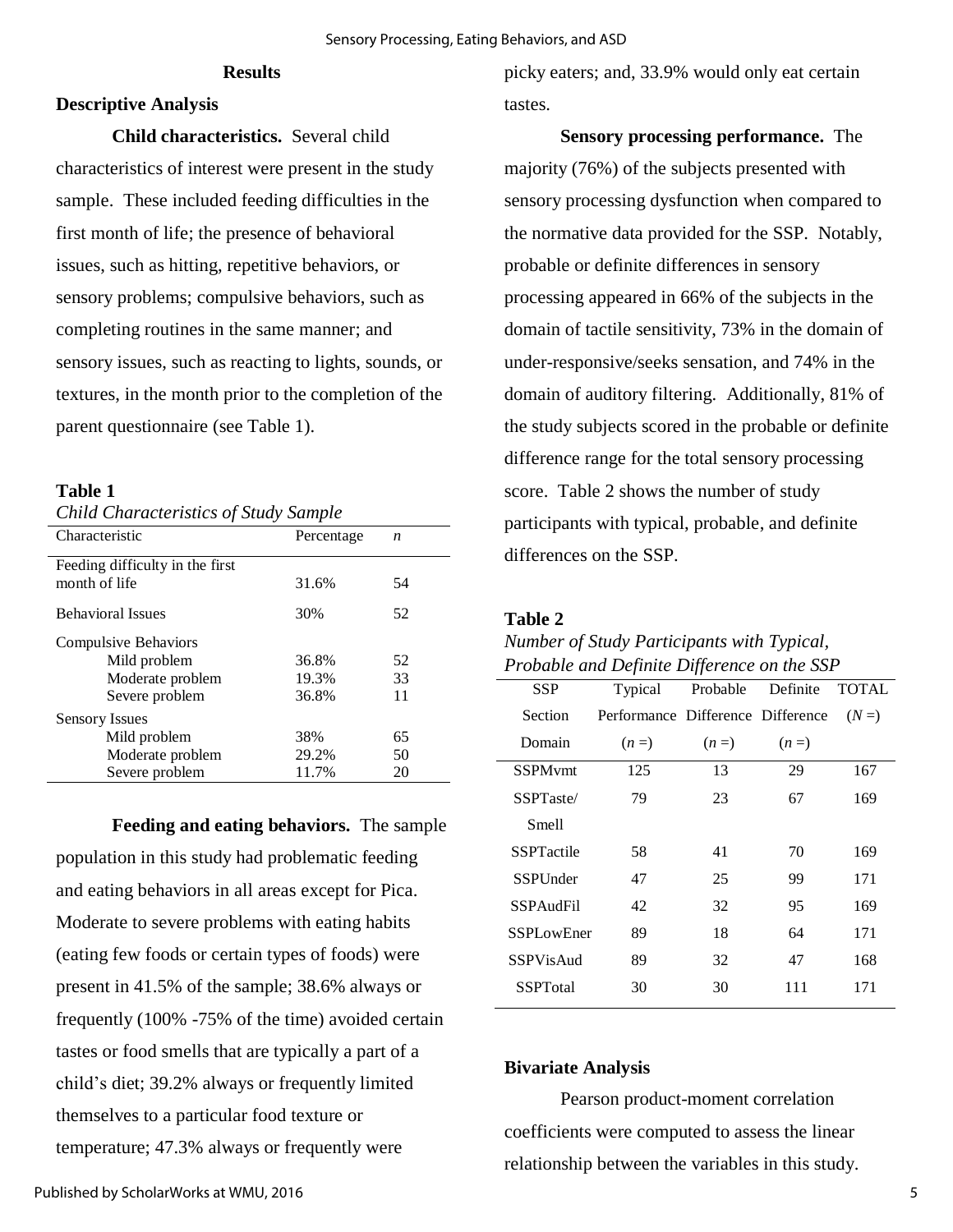Among the independent variables in the study sample, there were significant, positive correlations between how the child responds to touch sensations (tactile sensitivity) in daily life and all of the other independent variables (IVs) involving sensory processing (taste/smell sensitivity, movement sensitivity, under-responsive/seeks sensation, auditory filtering, and visual/auditory sensitivity). Additionally, the ability to use and screen out sounds in daily life (auditory filtering) had a statistically significant, positive correlation with the ability to notice sensory events in daily life (underresponsive/seeks sensation),  $r(169) = .582$ ,  $p < .01$ . There was also a statistically significant positive correlation between the response to sounds and sights in daily life (visual/auditory sensitivity) and auditory filtering,  $r(169) = .362$ ,  $p < .01$ .

Significant correlations were low or mild (.2-.3), suggesting weak but positive relationships between difficulties in sensory processing in several areas and feeding behaviors (see Table 3).

# **Table 3**

*Pearson Product-Moment Correlations between Sensory Domains and Feeding and Eating Behaviors. Bivariate Correlation Coefficient is Depicted for Each Pair of Variables. Degrees of Freedom are 168 or 169 for all Analyses.*

|                                     | <b>Eating Habits</b> | Avoids certain<br>tastes or food<br>smells | Will only eat<br>certain tastes | Limits self to particular food<br>textures/temperatures | Picky eater |
|-------------------------------------|----------------------|--------------------------------------------|---------------------------------|---------------------------------------------------------|-------------|
|                                     |                      |                                            |                                 |                                                         |             |
| <b>Tactile Sensitivity</b>          | $-0.097$             | $0.275***$                                 | $0.152*$                        | $0.237**$                                               | $0.236**$   |
| Taste/Smell Sensitivity             | $-0.490***$          | $0.772***$                                 | $0.798***$                      | $0.868***$                                              | $0.822***$  |
| Movement Sensitivity                | $-0.137$             | 0.029                                      | 0.052                           | 0.080                                                   | 0.072       |
| Under-responsive/Seeks<br>Sensation | $-0.065$             | $0.281***$                                 | $0.231**$                       | $0.222**$                                               | $0.175*$    |
| <b>Auditory Filtering</b>           | $-0.101$             | $0.198**$                                  | $0.250**$                       | $0.184*$                                                | $0.150*$    |
| Low Energy/Weak                     | $-0.049$             | 0.078                                      | 0.028                           | $-0.040$                                                | $-0.176*$   |
| Visual/Auditory<br>Sensitivity      | $-0.101$             | $0.223**$                                  | $0.168*$                        | $0.157*$                                                | 0.084       |
| <b>SSP</b> Total                    | $-0.290***$          | $0.515***$                                 | $0.449***$                      | $0.457***$                                              | $0.387***$  |

 $*_{p} \leq 0.05$ ,  $*_{p} \leq 0.01$ ,  $*_{p} \leq 0.001$ .

# **Multivariate Analysis**

Multiple regression analysis was used to answer the following research question: Can sensory processing domains from the SSP predict feeding and eating behaviors in children with ASD? The dependent variable—feeding and eating behaviors—consisted of several selected behaviors identified by the child's caregiver on the SSP and

from the ATN Parent Report. These included https://scholarworks.wmich.edu/ojot/vol4/iss2/2 DOI: 10.15453/2168-6408.1197

eating habits, avoids certain tastes or smells, only eats certain foods, limits self to particular food textures or temperatures, and picky eater*.* The independent variables consisted of the sensory domains from the SSP (tactile sensitivity, taste/smell sensitivity, movement sensitivity, underresponsive/seeks sensation, auditory filtering, low energy/weak, visual/auditory sensitivity) and the total score (total of all domain section scores).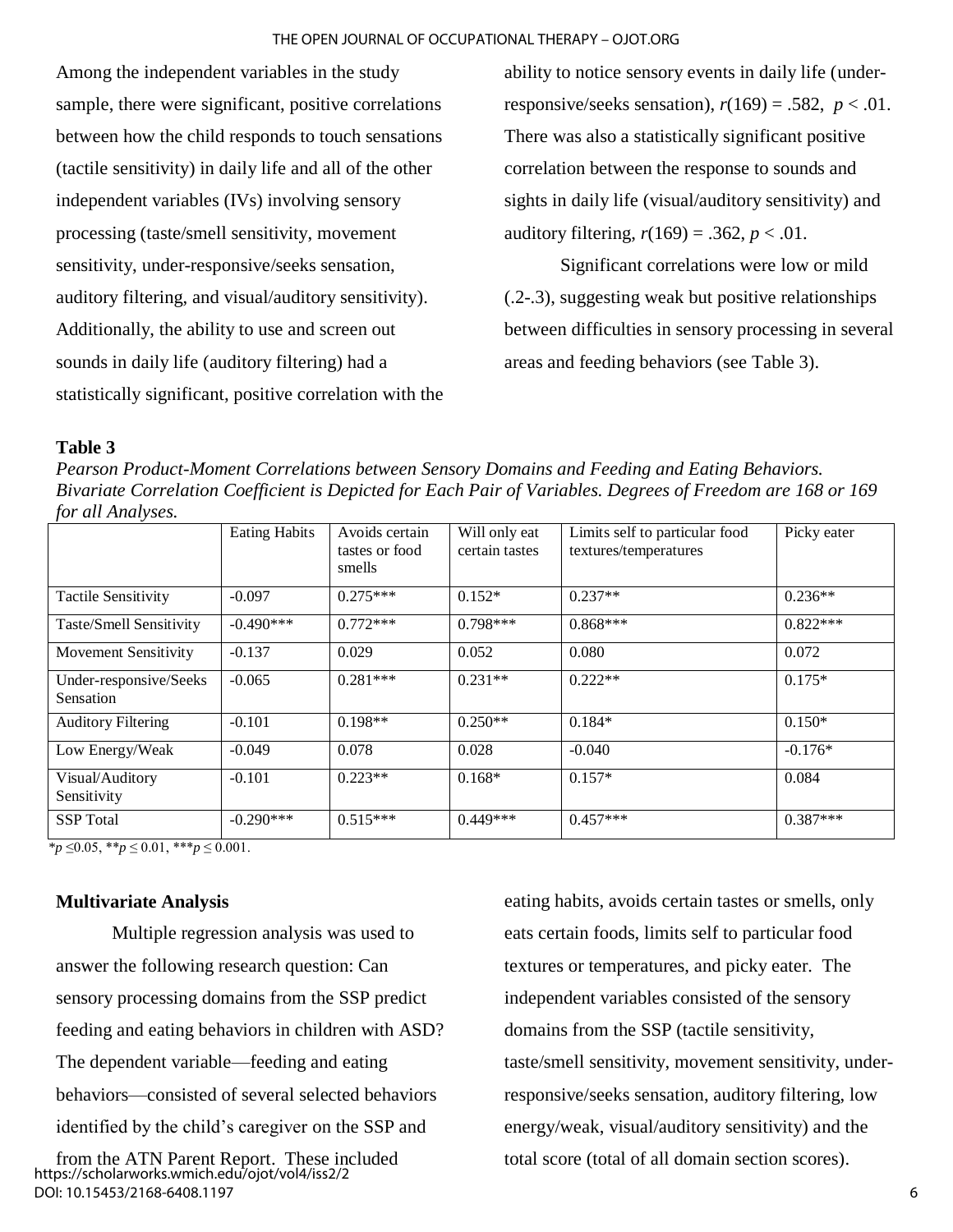Taste/smell sensitivity  $(B = -0.082, p = 0.082)$ .001) was predictive of eating habits, accounting for 27.2% of the variance in the model. The following independent variables had significant predictive value for avoids certain tastes or food smells: taste/smell sensitivity  $(B = 0.176, p < .001)$ , auditory filtering  $(B = -0.041, p = .033)$ , and the total score ( $B = 0.026$ ,  $p = .003$ ). The results of the regression indicate that these three predictors explained 63.2% of the variance in the model. Taste/smell sensitivity ( $B = .216$ ,  $p < .001$ ) and tactile sensitivity  $(B = -0.044, p = .013)$  were significantly associated with only eats certain foods. These two predictors explained 65.9% of the variance in the model. Taste/smell sensitivity  $(B =$ 0.244,  $p < .001$ ) and visual/auditory sensitivity ( $B =$ -0.034, *p* = .032) were significantly associated with

limits self to particular food textures or temperatures, accounting for 76.2% of the variance  $(R2 = .762, F(7,163) = 74.636, p < .001)$ .

Taste/smell sensitivity  $(B = 0.217, p < 0.001)$ , low energy/weak ( $B = -0.058$ ,  $p < .001$ ), visual/auditory sensitivity  $(B = -0.061, p < .001)$ , and the total score  $(B = 0.018, p = .024)$  were significantly associated with picky eater. These four variables account for 72.5% of the variance in the model. See Table 4 for the multivariate models predicting feeding and eating behaviors from the sensory domains.

Atypical sensory responses to taste and smell, visual and auditory stimuli, tactile sensitivities, low energy or weakness, and a higher combined Total Score of all sensory domains were predicative of feeding and eating behaviors as identified in this study.

**Table 4** 

| <b>RQ1 Models</b>                    | <b>Unstandardized</b><br><b>Coefficients</b> |                   | <b>Standardized</b><br><b>Coefficients</b> | <b>Sig</b> |
|--------------------------------------|----------------------------------------------|-------------------|--------------------------------------------|------------|
|                                      | $\boldsymbol{B}$                             | <b>Std. Error</b> | <b>Beta</b>                                |            |
| <b>DV: Eating Habits</b>             |                                              |                   |                                            |            |
| <b>Tactile Sensitivity</b>           | .029                                         | .017              | .177                                       | .082       |
| Taste/Smell Sensitivity              | $-.082$                                      | .017              | $-.444$                                    | $.000*$    |
| Movement Sensitivity                 | $-.036$                                      | .023              | $-.117$                                    | .112       |
| <b>Auditory Filtering</b>            | .017                                         | .018              | .092                                       | .354       |
| Low Energy/Weak                      | $-.005$                                      | .014              | $-.028$                                    | .739       |
| Visual/Auditory Sensitivity          | .015                                         | .017              | .077                                       | .387       |
| Total-SSP                            | $-.011$                                      | .008              | $-.244$                                    | .188       |
| <b>DV: Avoids Tastes/Food Smells</b> |                                              |                   |                                            |            |
| <b>Tactile Sensitivity</b>           | $-.015$                                      | .018              | $-.061$                                    | .393       |
| Taste/Smell Sensitivity              | .176                                         | .018              | .641                                       | $.000*$    |
| Movement Sensitivity                 | $-.040$                                      | .024              | $-.087$                                    | .096       |
| <b>Auditory Filtering</b>            | $-.041$                                      | .019              | $-.150$                                    | $.033*$    |
| Low Energy/Weak                      | $-.004$                                      | .015              | $-.017$                                    | .776       |
| Visual/Auditory Sensitivity          | $-.021$                                      | .018              | $-.073$                                    | .248       |
| Total-SSP                            | .026                                         | .009              | .396                                       | $.003*$    |
| DV: Will Only Eat Certain Tastes     |                                              |                   |                                            |            |
| <b>Tactile Sensitivity</b>           | $-.044$                                      | .018              | $-.173$                                    | $.013*$    |
| Taste/Smell Sensitivity              | .216                                         | .018              | .759                                       | $.000*$    |
| Movement Sensitivity                 | $-.003$                                      | .024              | $-.007$                                    | .893       |
| <b>Auditory Filtering</b>            | .013                                         | .019              | .046                                       | .490       |
| Low Energy/Weak                      | .002                                         | .015              | .007                                       | .902       |
| Visual/Auditory Sensitivity          | $-.020$                                      | .018              | $-0.066$                                   | .278       |

*Multivariate Models for the Prediction of Feeding and Eating Behaviors from the SSP (N = 171)* 

Published by ScholarWorks at WMU, 2016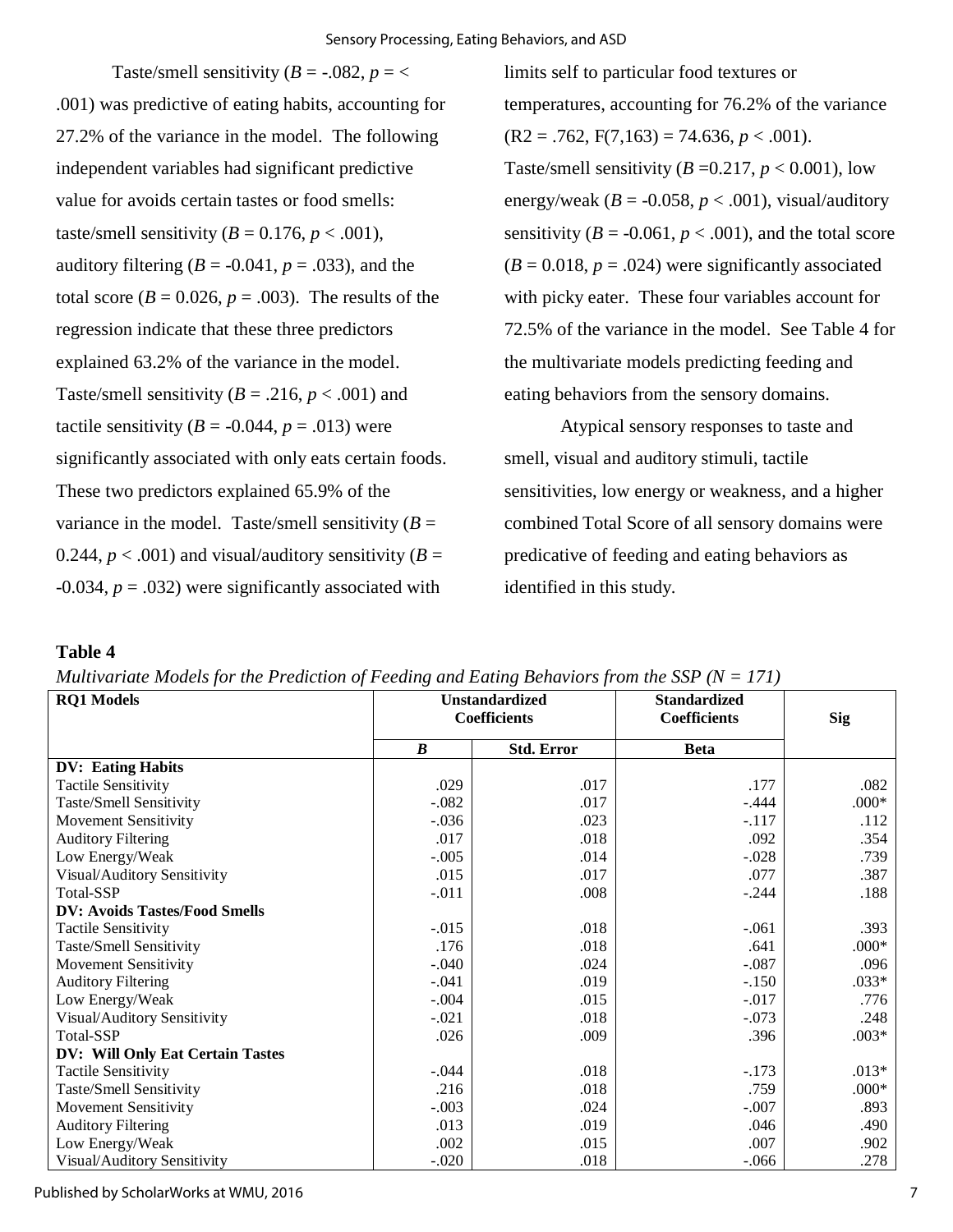| Total-SSP                       | .012    | .009 | .179    | .156    |
|---------------------------------|---------|------|---------|---------|
| DV: Limits Self to Texture/Temp |         |      |         |         |
| Tactile Sensitivity             | $-.010$ | .015 | $-.039$ | .502    |
| Taste/Smell Sensitivity         | .244    | .015 | .824    | $.000*$ |
| Movement Sensitivity            | $-.004$ | .021 | $-.008$ | .850    |
| <b>Auditory Filtering</b>       | $-.019$ | .017 | $-.064$ | .255    |
| Low Energy/Weak                 | $-.015$ | .013 | $-.055$ | .253    |
| Visual/Auditory Sensitivity     | $-.034$ | .016 | $-.109$ | $.032*$ |
| Total-SSP                       | .013    | .008 | .182    | .085    |
| <b>DV: Picky Eater</b>          |         |      |         |         |
| <b>Tactile Sensitivity</b>      | .002    | .016 | .008    | .894    |
| Taste/Smell Sensitivity         | .217    | .016 | .751    | $.000*$ |
| Movement Sensitivity            | $-.017$ | .022 | $-.035$ | .437    |
| <b>Auditory Filtering</b>       | $-.026$ | .017 | $-.089$ | .140    |
| Low Energy/Weak                 | $-.058$ | .014 | $-.218$ | $.000*$ |
| Visual/Auditory Sensitivity     | $-.061$ | .017 | $-.199$ | $.000*$ |
| Total-SSP                       | .018    | .008 | .257    | $.024*$ |

#### THE OPEN JOURNAL OF OCCUPATIONAL THERAPY – OJOT.ORG

\* Significant at the  $p = .05$  level

# **Discussion**

The purpose of this study was to examine the relationship between sensory processing and feeding and eating behaviors in children with ASD. Six out of eight of the sensory processing domain sections of the SSP were found to be significant predictors of feeding and eating behaviors in children with ASD. Only taste/smell sensitivity and the total score were predictors of problematic feeding and eating behaviors. Several sensory processing domains had an inversely proportional relationship with feeding and eating behaviors in the study sample; atypical performance in the areas of tactile sensitivity, visual/auditory sensitivity, and low/weak energy were predictors of more typical feeding and eating behaviors. This was a surprising finding, and it is in contrast to other studies that have linked sensory difficulties in multiple sensory domains with eating problems (Nadon et al., 2011; Suarez et al., 2012). This may be due in part to the differences in the measures used to identify eating behaviors. Dunn (1999) asserts that the most important score on the SSP is the total score, as it

provides the best indication of the child's overall https://scholarworks.wmich.edu/ojot/vol4/iss2/2 DOI: 10.15453/2168-6408.1197

sensory processing ability. This study supports Dunn's findings regarding the association between the total score and maladaptive feeding behaviors. The association of sensory processing abilities and feeding and eating behaviors provides much needed evidence for therapists working with children with ASD who have sensory processing challenges and feeding problems. Understanding the relationship between the child's total sensory processing abilities (vs. specific areas of sensory processing) and feeding and eating behaviors has implications for targeted intervention planning. In addition, the results support previous research findings that children with ASD process sensory information differently from their neurotypical peers (Lane et al., 2010; Liu, 2013; O'Donnell et al., 2012; van der Linde et al., 2013).

## **Limitations**

Several limitations in this study must be noted. The study employed secondary data analysis and relied on information that was available to the researcher for the constructs of interest. A caregiver report tool was used to obtain information about the study subjects. It is unknown if the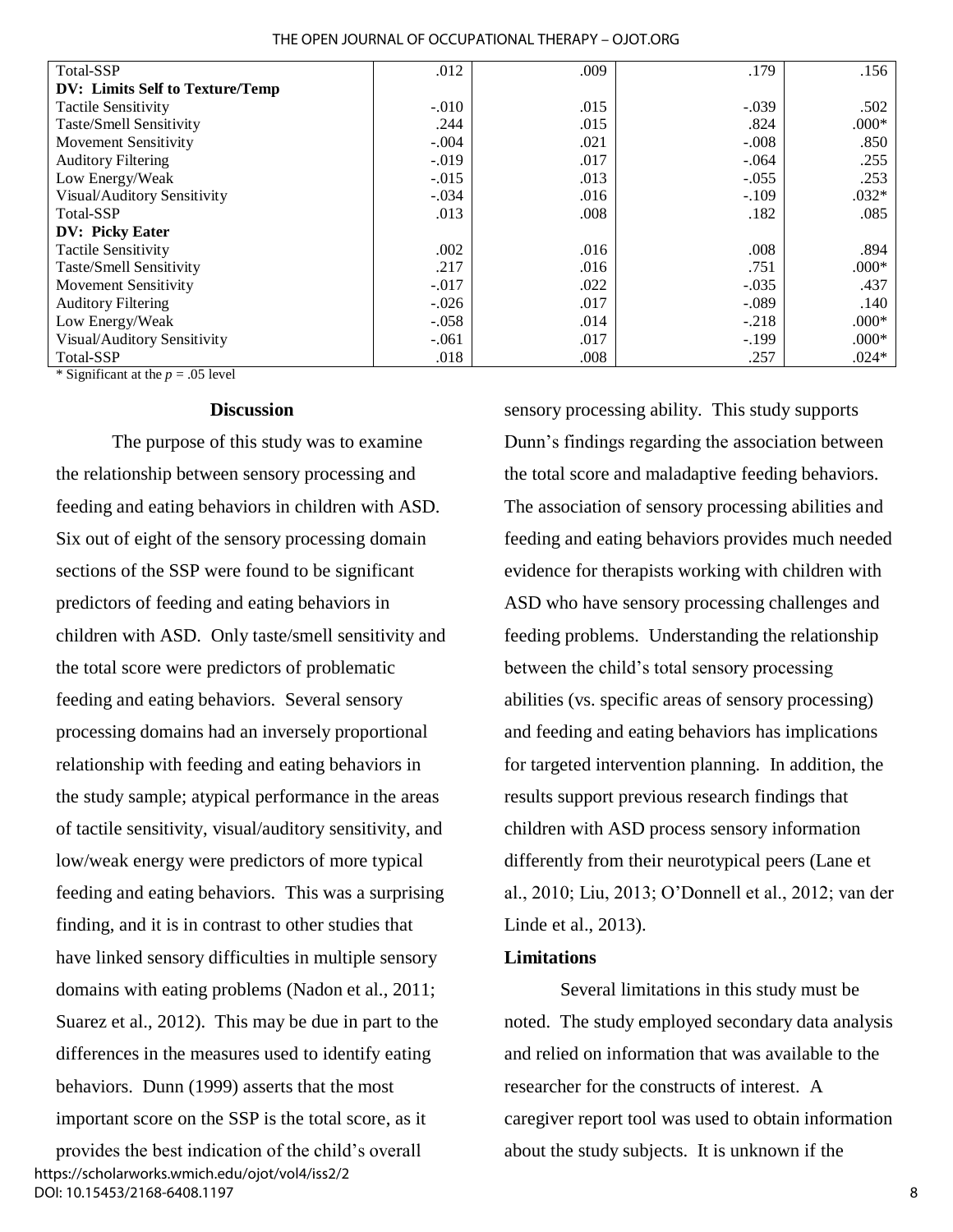caregiver fully understood the questions or the terminology used in the questionnaires. Further, the small number of items on the SSP does not allow for detailed analysis of sensory threshold data (Lane et al., 2010). A more extensive sensory processing assessment tool may have yielded more sensitive findings.

 Another important limitation was the lack of a comprehensive, psychometrically sound tool to assess mealtime behaviors. Although feeding and eating problems are pervasive in children with ASD and the incidence is widely documented in the literature, a specific parent questionnaire addressing this area was not included in the ATN protocol for the subjects in the study sample. The researcher developed the measure used for Eating/Feeding Behaviors based on information available in the existing ATN protocol. Although the researcher conducted a multiple source review and received input from an expert panel, the measure was not formally tested for validity and reliability. Therefore, data used in the current study may not have been sensitive enough to capture the full scope of mealtime behaviors.

# **Implications for Clinical Practice**

The results of this study confirm that abnormal sensory processing is a pronounced problem in children with ASD. Difficulty with processing sensory information was both associated with and predictive of abnormal feeding and eating problems. Given the high prevalence of children with ASD who have significant occupational performance deficits associated with mealtime routines (Gale, Eikeseth, & Rudrud, 2011; Hendy et al., 2013; Suarez, Atchison, & Lagerwey, 2013), the findings from this study support the need for early identification of and intervention for sensory processing problems with this population. A description of the distinct sensory processing patterns of the child with maladaptive feeding and eating behaviors provides clinicians with evidencebased guidelines to use in preclinical evaluation of feeding and eating concerns.

## **Implications for Research**

 Further research is needed to define more clearly the patterns of sensory processing in children with ASD as they relate to occupational performance, such as feeding and eating. Studies with large samples that yield statistical power, using the SSP as an initial screening tool, followed by an in-depth sensory processing assessment, may yield more precise information regarding the distinctive sensory processing patterns of children who present with mealtime problems. Using more detailed measures of feeding and eating behaviors that have been found to be prevalent among children with ASD may yield more specific associations between the individual sensory domains and specific mealtime behaviors. Further testing of the hypotheses will assist in more precise identification of sensory processing typologies and key child characteristics. The findings that result from future studies replicating this research with more precise measurement tools may differentiate peculiar mechanisms of sensory processing, providing much needed evidence for the development of interventions targeted to specific problem areas.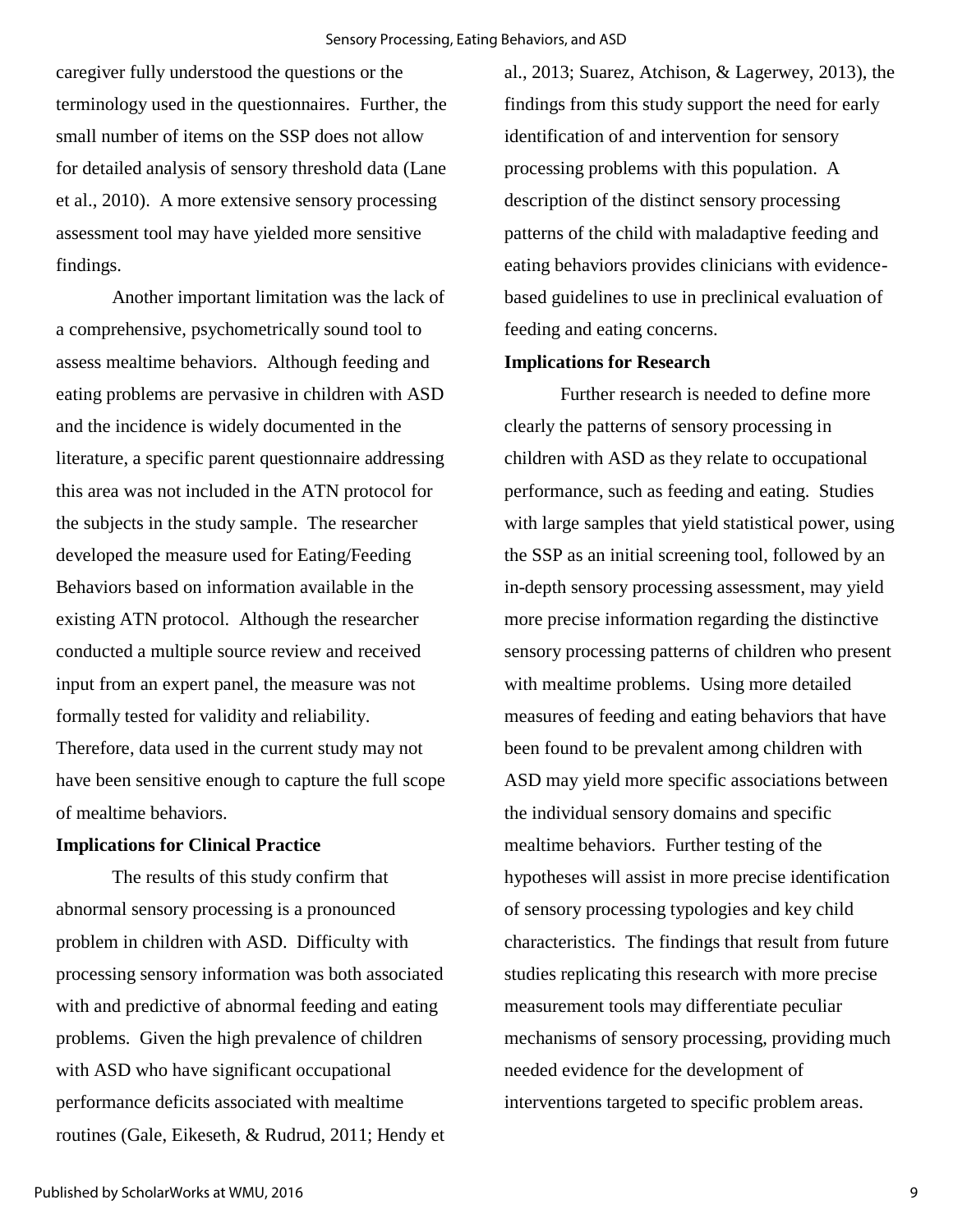## **References**

- American Psychiatric Association. (2013). Diagnostic and statistical manual of mental disorders (5th ed.). Washington, DC: American Psychiatric Association. <http://dx.doi.org/10.1176/appi.books.9780890425596>
- Autism Speaks (nd). What is the ATN? Retrieved from: [http://www.autismspeaks.org/science/resources](http://www.autismspeaks.org/science/resources-programs/autism-treatment-network/what-atn)[programs/autism-treatment-network/what-atn](http://www.autismspeaks.org/science/resources-programs/autism-treatment-network/what-atn)
- Baker, A., Lane, A., Angley, M. T., & Young, R. L. (2008). The relationship between sensory processing patterns and behavioural responsiveness in autistic disorder: A pilot study. *Journal of Autism and Developmental Disorders*, *38*(5), 867-875. <http://dx.doi.org/10.1007/s10803-007-0459-0>
- Cangialose, A., & Allen, P. (2014). Screening for Autism Spectrum Disorders in infants before 18 months of age. *Pediatric Nursing*, *40*(1), 33-37. Retrieved from <http://www.medscape.com/viewarticle/824190>
- Centers for Disease Control and Prevention. (2014). Prevalence of Autism Spectrum Disorders among children aged 8 years-Autism and Developmental Disabilities Monitoring Network, 11 sites, United States, 2010. MMWR 2014; 63(No.SS-02).
- Cermak, S., Curtin, C., & Bandini, L. (2010). Sensory sensitivity and food selectivity in children with autism spectrum disorders. In V. B. Patel, V. R. Preedy, & C. R. Martin (Eds.), *Comprehensive Guide to Autism* (pp. 2061-2076). New York, NY: Springer.
- Dunn, W. (1999). *Sensory profile: User's manual*. San Antonio, TX: The Psychological Corporation.
- Gal, E., Dyck, M. J., & Passmore, A. (2010). Relationships between stereotyped movements and sensory processing disorders in children with and without developmental or sensory disorders. *American Journal of Occupational Therapy*, *64*(3), 453-461. <http://dx.doi.org/10.5014/ajot.2010.09075>
- Gale, C. M., Eikeseth, S., & Rudrud, E. (2011). Functional assessment and behavioural intervention for eating difficulties in children with autism: A study conducted in the natural environment using parents and ABA tutors as therapists. *Journal of Autism and Developmental Disorders*, *41*(10), 1383-1396. <http://dx.doi.org/10.1007/s10803-010-1167-8>
- Hendy, H. M., Seiverling, L., Lukens, C. T., & Williams, K. E. (2013). Brief assessment of mealtime behavior in children: Psychometrics and association with child characteristics and parent responses. *Children's Health Care*, *42*(1), 1-14. <http://dx.doi.org/10.1080/02739615.2013.753799>
- Jeans, L. M., Santos, R. M., Laxman, D. J., McBride, B. A., & Dyer, W. J. (2013). Early predictors of ASD in young children using a nationally representative data set.

# *Journal of Early Intervention*, *35*(4), 303-331. <http://dx.doi.org/10.1177/1053815114523319>

- Johnson-Ecker, C. L., & Parham, L. D. (2000). The evaluation of sensory processing: A validity study using contrasting groups. *American Journal of Occupational Therapy*, *54*(5), 494-503. <http://dx.doi.org/10.5014/ajot.54.5.494>
- Kao, Y.-C., Kramer, J. M., Liljenquist, K., Tian, F., & Coster, W. J. (2012). Comparing the functional performance of children and youths with autism, developmental disabilities, and no disability using the revised pediatric evaluation of disability inventory item banks. *American Journal of Occupational Therapy*, *66*, 607-616.

# <http://dx.doi.org/10.5014/ajot.2012.004218>

- Koenig, K. P., & Rudney, S. G. (2010). Performance challenges for children and adolescents with difficulty processing and integrating sensory information: A systematic review. *American Journal of Occupational Therapy*, *64*, 430-442. <http://dx.doi.org/10.5014/ajot.2010.09073>
- Kuschner, E. S., Bennetto, L., & Silverman, L. B. (2005). Gustatory function and food preferences in highfunctioning autism. International Meeting for Autism Research. Boston, MA.
- Lane, A. E., Dennis, S. J., & Geraghty, M. E. (2011). Brief report: Further evidence of sensory subtypes in autism. *Journal of Autism and Developmental Disorders*, *41*(6), 826-831.

<http://dx.doi.org/10.1007/s10803-010-1103-y>

Liu, T. (2013). Sensory processing and motor skill performance in elementary school children with autism spectrum disorder. *Perceptual & Motor Skills*, *116*(1), 197-209.

#### <http://dx.doi.org/10.2466/10.25.pms.116.1.197-209>

- Martins, Y., Young, R. L., & Robson, D. C. (2008). Feeding and eating behaviors in children with autism and typically developing children. *Journal of Autism and Developmental Disorders*, *38*(10), 1878-1887. <http://dx.doi.org/10.1007/s10803-008-0583-5>
- Nadon, G., Feldman, D. E., Dunn, W., & Gisel, E. (2011). Association of sensory processing and eating problems in children with autism spectrum disorders. *Autism Research and Treatment*, *11*, 1-8. <http://dx.doi.org/10.1155/2011/541926>
- O'Donnell, S., Deitz, J., Kartin, D., Nalty, T., & Dawson, G. (2012). Sensory processing, problem behavior, adaptive behavior, and cognition in preschool children with autism spectrum disorders. *American Journal of Occupational Therapy*, *66*, 586–594. <http://dx.doi.org/10.5014/ajot.2012.004168>
- Paterson, H., & Peck, K. (2011). Sensory processing ability and eating behaviour in children with autism. *Journal of Human Nutrition & Dietetics*, *24*(3), 301.